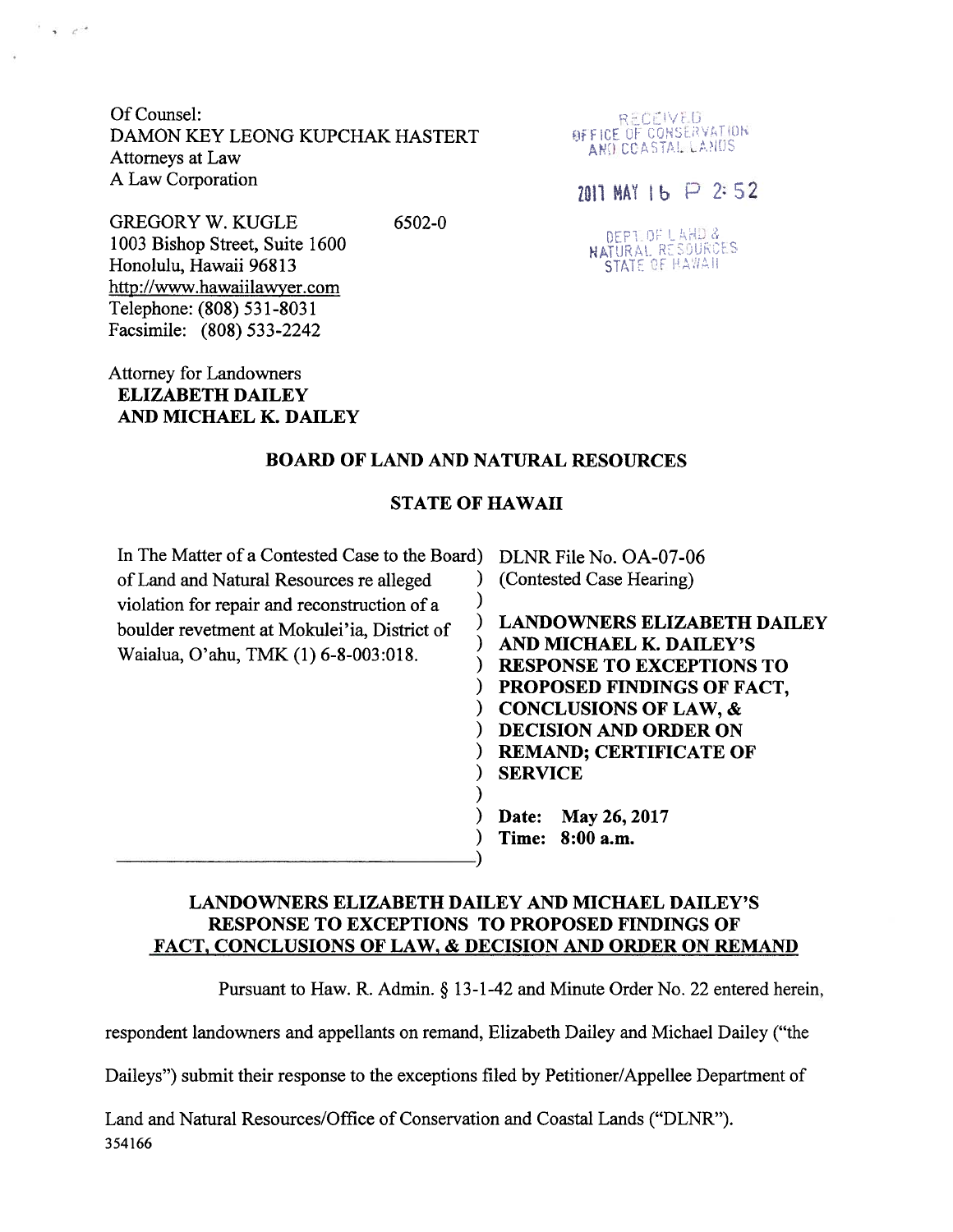DLNR has refused to accep<sup>t</sup> the circuit court's ruling. Its exceptions ask the Board, in contravention of the circuit court's order, to disregard the order. This is improper and the Board should reject the exceptions because the circuit court's order is the law of the case.

The DLNR exceptions also go beyond the limited scope of exceptions that the Board indicated would be entertained in Minute Order No. 22.

The Daileys incorporate by reference all of their prior objections and exceptions, including but not limited to those filed on July 16, 2015, and those filed on January 24, 2014. For all the reasons previously stated, the Board should have ruled in favor of the Daileys and against DLNR.

DATED: Honolulu, Hawaii, May 16, 2017.

DAMON KEY LEONG KUPCHAK HASTERT

GREGORY W. KUGLE Attorney for Landowners ELIZABETH DAILEY AND MICHAEL DAILEY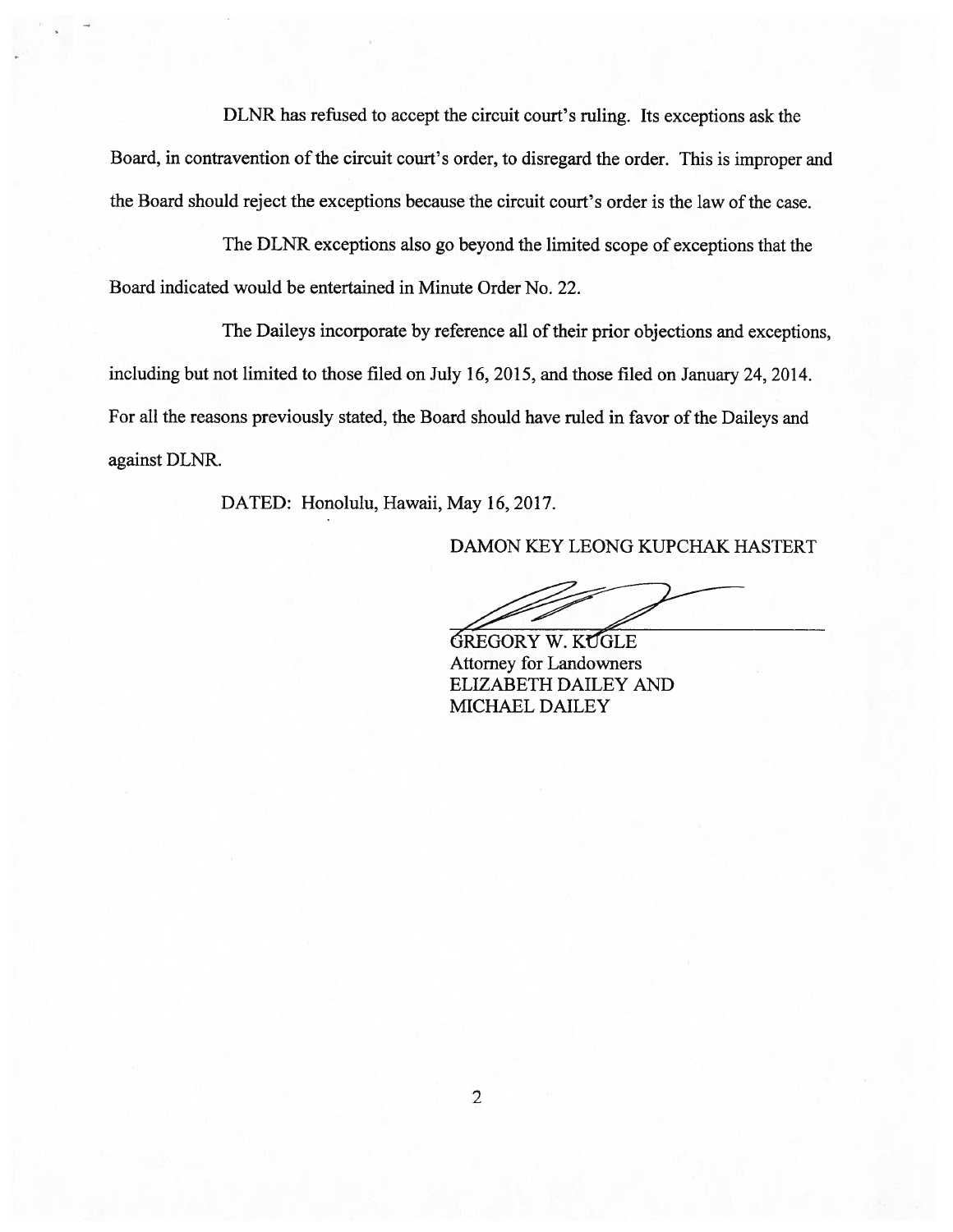#### BOARD OF LAND AND NATURAL RESOURCES

### STATE OF HAWAII

In The Matter of a Contested Case to the Board) DLNR File No. OA-07-06 of Land and Natural Resources re alleged ) (Contested Case Hearing) violation for repair and reconstruction of a  $\frac{1}{2}$ boulder revetment at Mokulei'ia, District of CERTIFICATE OF SERVICE Waialua, O'ahu, TMK (1) 6-8-003:018. )

### CERTIFICATE OF SERVICE

) )

<sup>I</sup> HEREBY CERTIFY that on this date, <sup>a</sup> true and correct copy of the foregoing

document will be duly served on the following parties via hand delivery at their last known

address as follows:

DOUGLAS S. CHIN (via Hand Delivery) Attorney General of Hawai'i PATRICIA OHARA ROBYN CHUN Deputy Attorneys General Department of the Attorney General 425 Queen Street Honolulu, Hawai'i 96813 Attorneys for Petitioner/Appellee DEPARTMENT OF LAND AND NATURAL RESOURCES, OFFICE OF CONSERVATION AND COASTAL LANDS

COLIN LAU (via Hand Delivery) Deputy Attorney General Land Transportation Division Kekuanao 'a Building 465 South King Street, Room 300 Honolulu, HI 96813 Attorney for THE TRIBUNAL

LAWRENCE H. MIIKE, M.D., J.D. (via U.S. Mail) 47-118 Nukupu'u Place Kaneohe, HI 96744 Hearing Officer